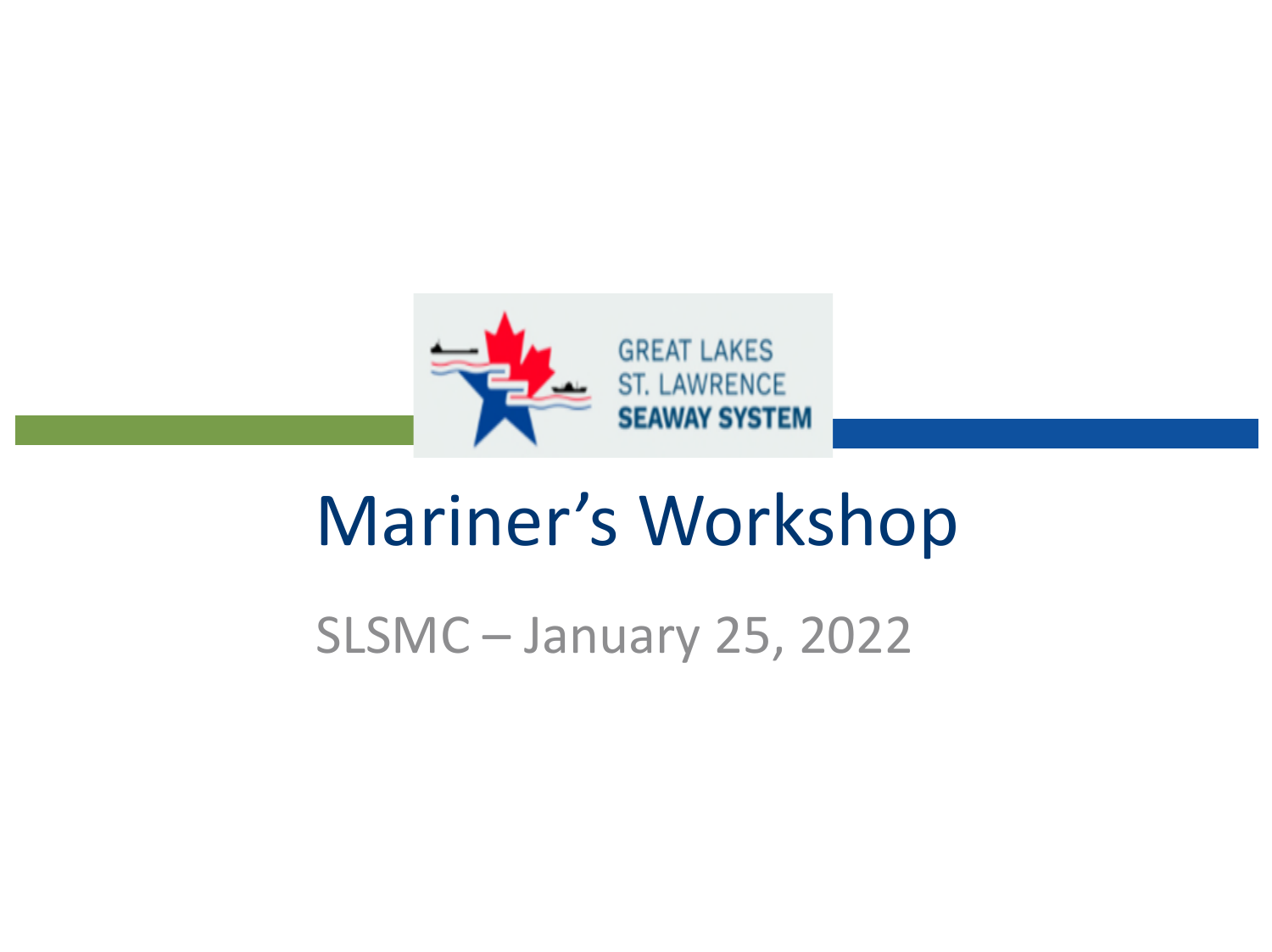# Draft Information System

- DIS stats
- Validation process and documentation
- Testing and confirmation of DIS tool

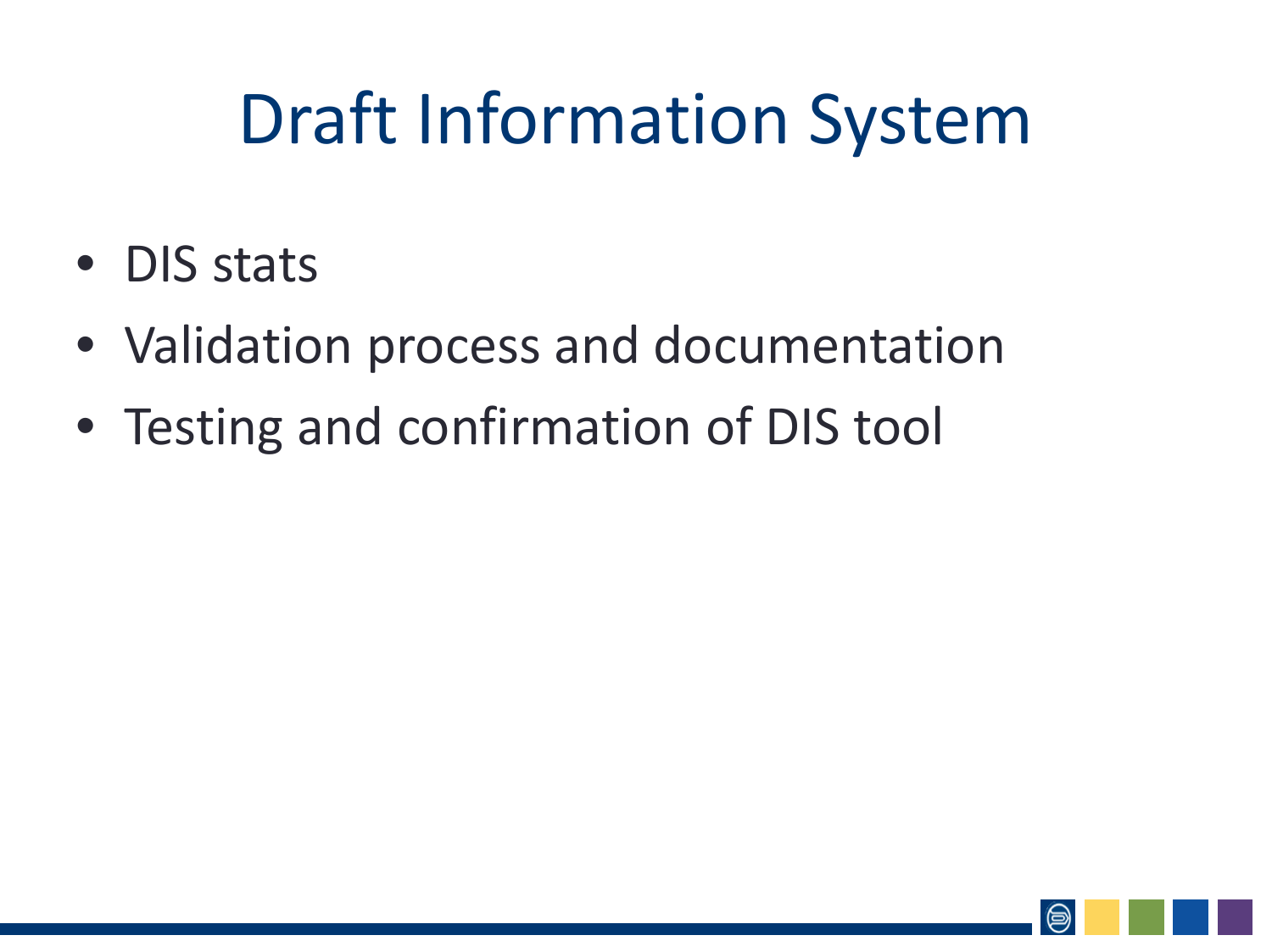## Draft Information System - DIS

| <b>DIS Transits</b>                       |         |         |         |         |  |  |
|-------------------------------------------|---------|---------|---------|---------|--|--|
| <b>Date</b>                               | 2018/19 | 2019/20 | 2020/21 | 2021/22 |  |  |
| <b>MLO Upbound</b>                        | 80      | 77      | 57      | 78      |  |  |
| <b>MLO Downbound</b>                      | 229     | 218     | 254     | 263     |  |  |
| <b>MLO TOTAL</b>                          | 309     | 295     | 311     | 341     |  |  |
|                                           |         |         |         |         |  |  |
| <b>NR Upbound</b>                         | 33      | 32      | 11      | 13      |  |  |
| <b>NR Downbound</b>                       | 342     | 359     | 386     | 377     |  |  |
| <b>NR TOTAL</b>                           | 375     | 391     | 397     | 390     |  |  |
|                                           |         |         |         |         |  |  |
| # of ships with<br><b>operational DIS</b> | 38      | 37      | 35      | 35      |  |  |

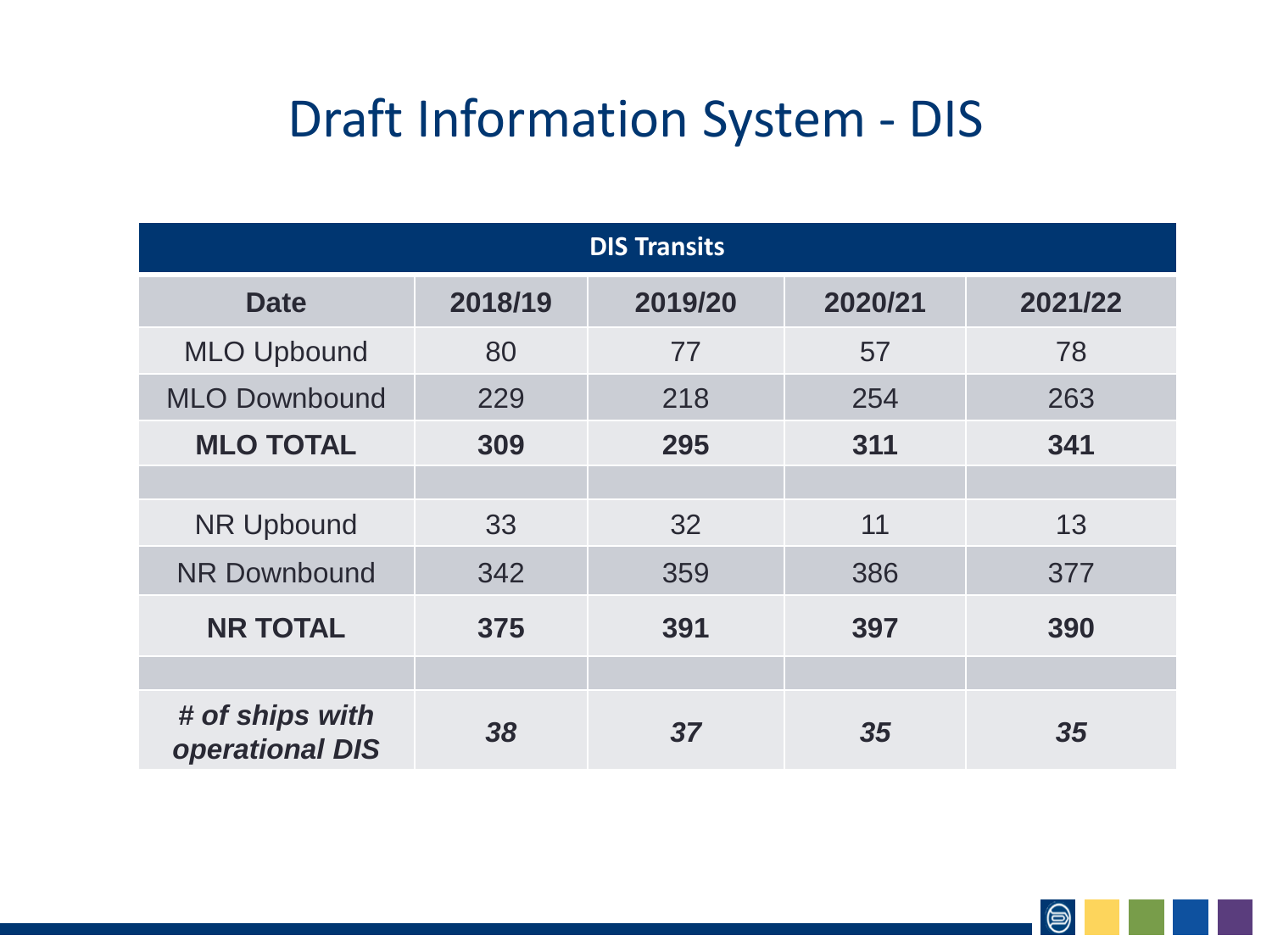# DIS Validation & Documentation

- DIS meets specs
- Ship equipped with updated high-resolution bathymetric charts for DIS.
- Ship equipped with the latest up to date electronic charts for DIS.
- DIS tool is configured to the correct Seaway ship type.
- AIS is operational and accurate at all times when navigating Seaway waters.
- International Association Classification Society letter regarding DIS approval.
- Software version of DIS Tool.
- Shipping company certified letter attesting that all navigation officers are trained in the use of the DIS Tool.
- Copy of DIS manual document explaining the DIS functions are onboard the ship.
- Confirmation that the DIS Tool is viewable from the conning position.

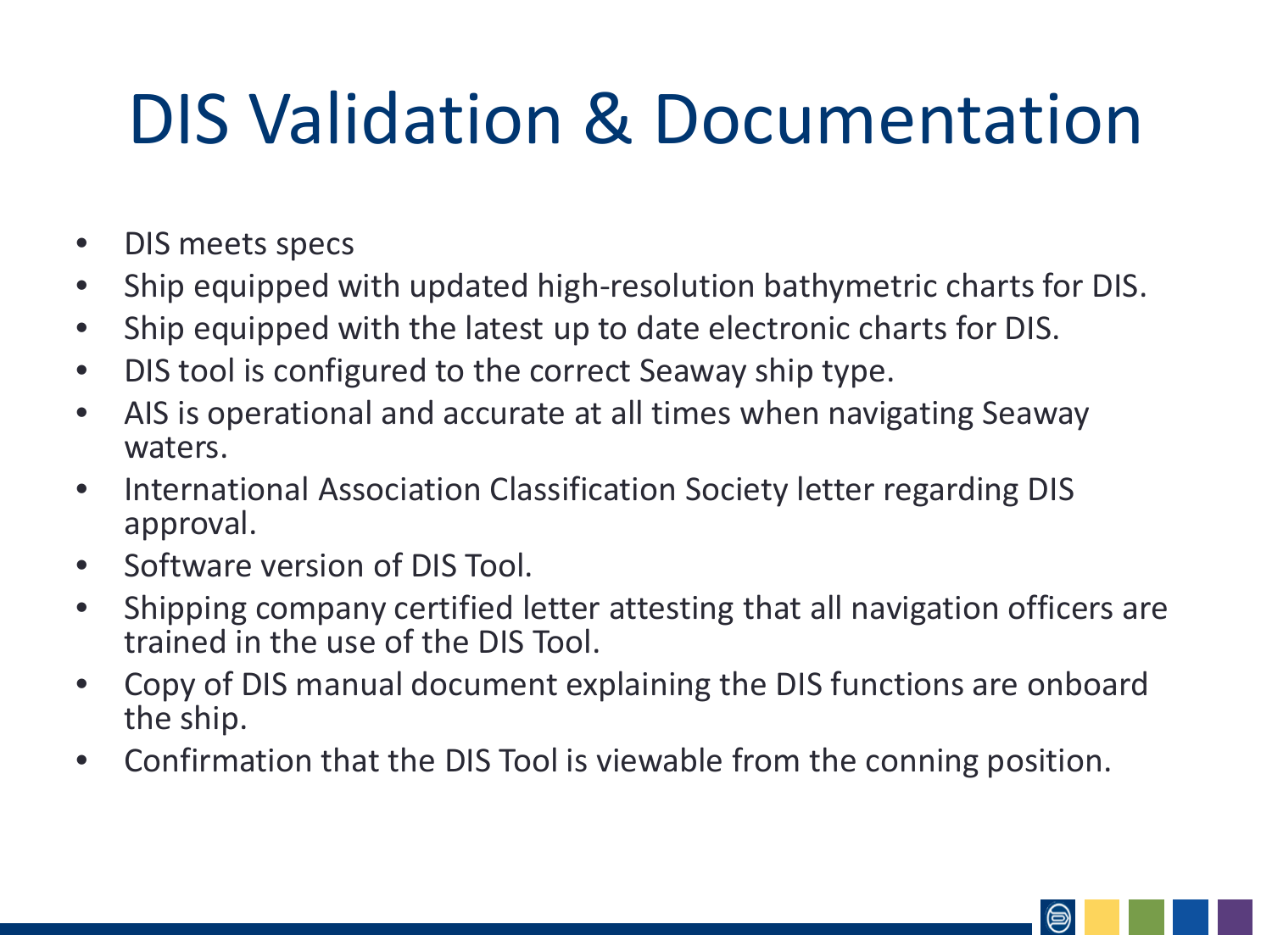## DIS Testing – Ocean Ships 6 Trial Tests

#### • **Six trial tests**

- 2 (1up/1dn) simulated tests at max. permissible draught with DIS set to 8.15m
- 2 (1up/1dn) at max. permissible draught with ballast added to maxi. permissible DIS draught of 8.15m
- 2 (1up/1dn) at max. permissible DIS draught of 8.15 metres
- Tests are to verify that DIS Tool, equipment and alarms are working properly and maneuverability of the ship is not adversely affected.
- Tests monitored by an onboard Seaway Ship Inspector as well as pilotage authorities. Pilotage authorities will determine whether their attendance is required.
- **Testing will only be conducted after agreement between the ship operator, Seaway and pilotage authority.**
- Once tests have been satisfactorily completed a review will take place and any concerns must be satisfactorily addressed before approving the use of the DIS Tool.
- **Bow thruster must be operational**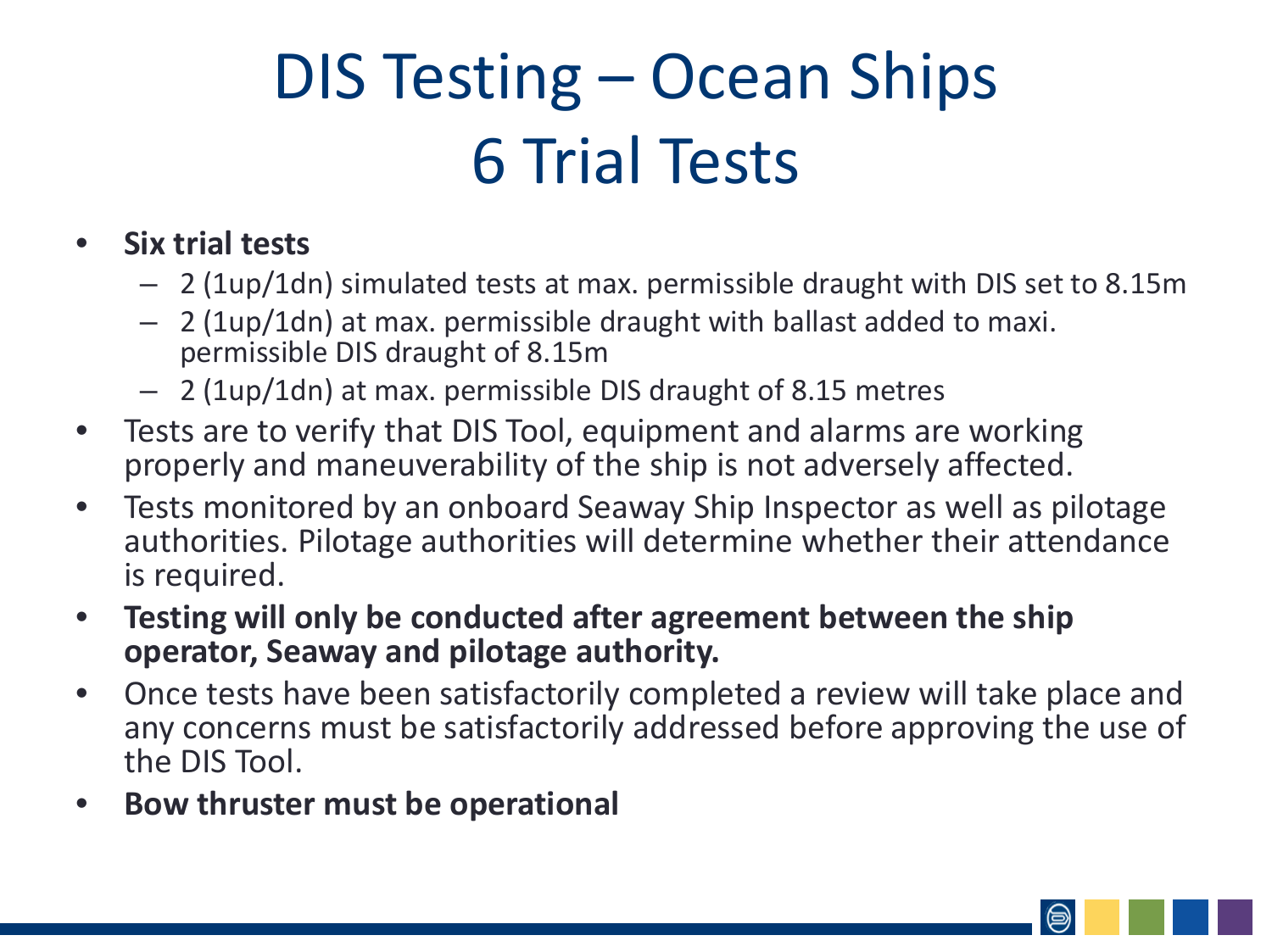## SLSMC – Enabling Navigational Technologies



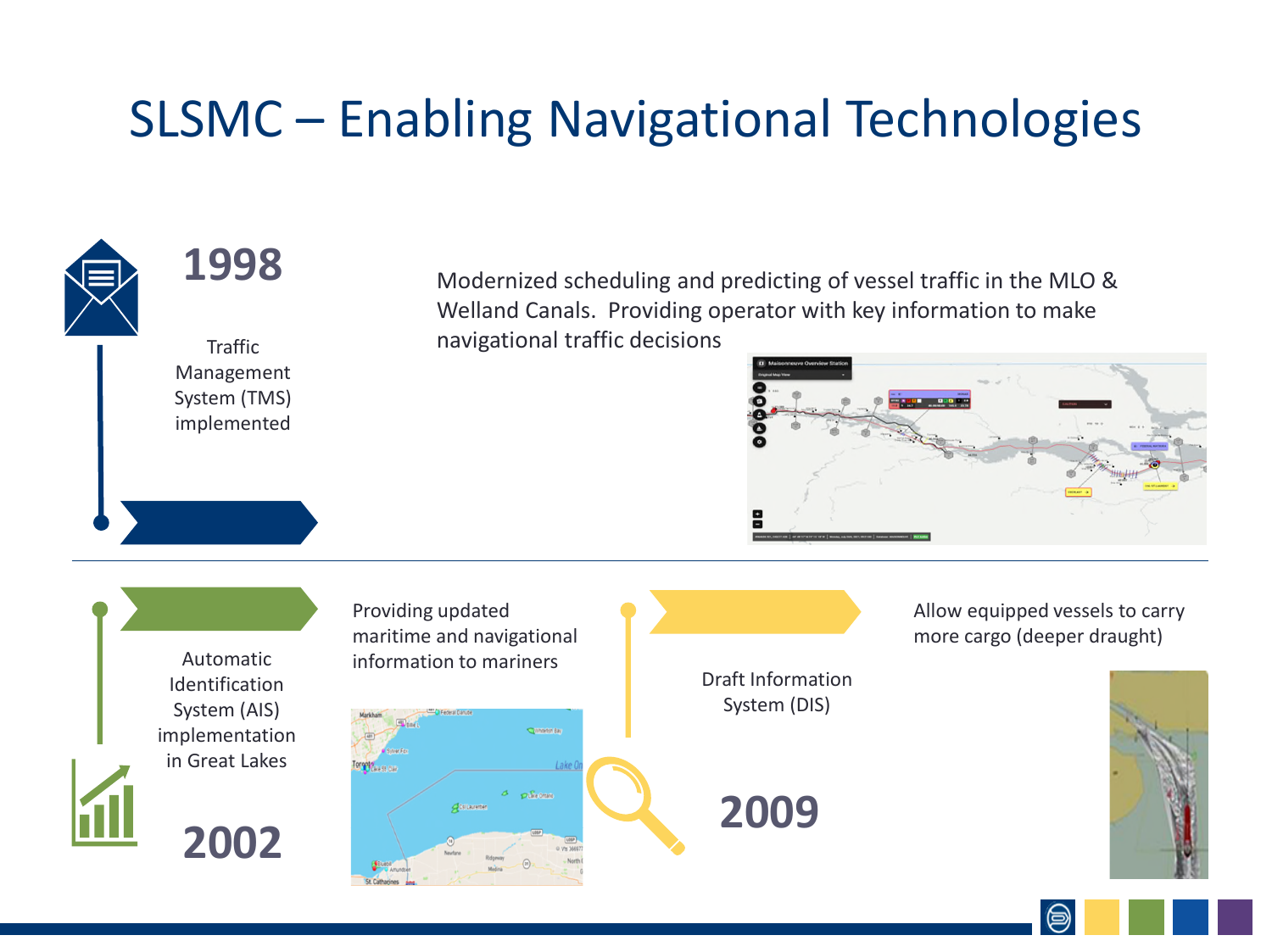### Voyage Information System TMS Other SCADA Plant Information (PI) Security Advanced Analytics Security Data Historical & Live Data Pilots Carriers Ports **Others** Seaway's current systems Seaway's VIS (in development) Other initiatives Marine connectivity platform for data exchange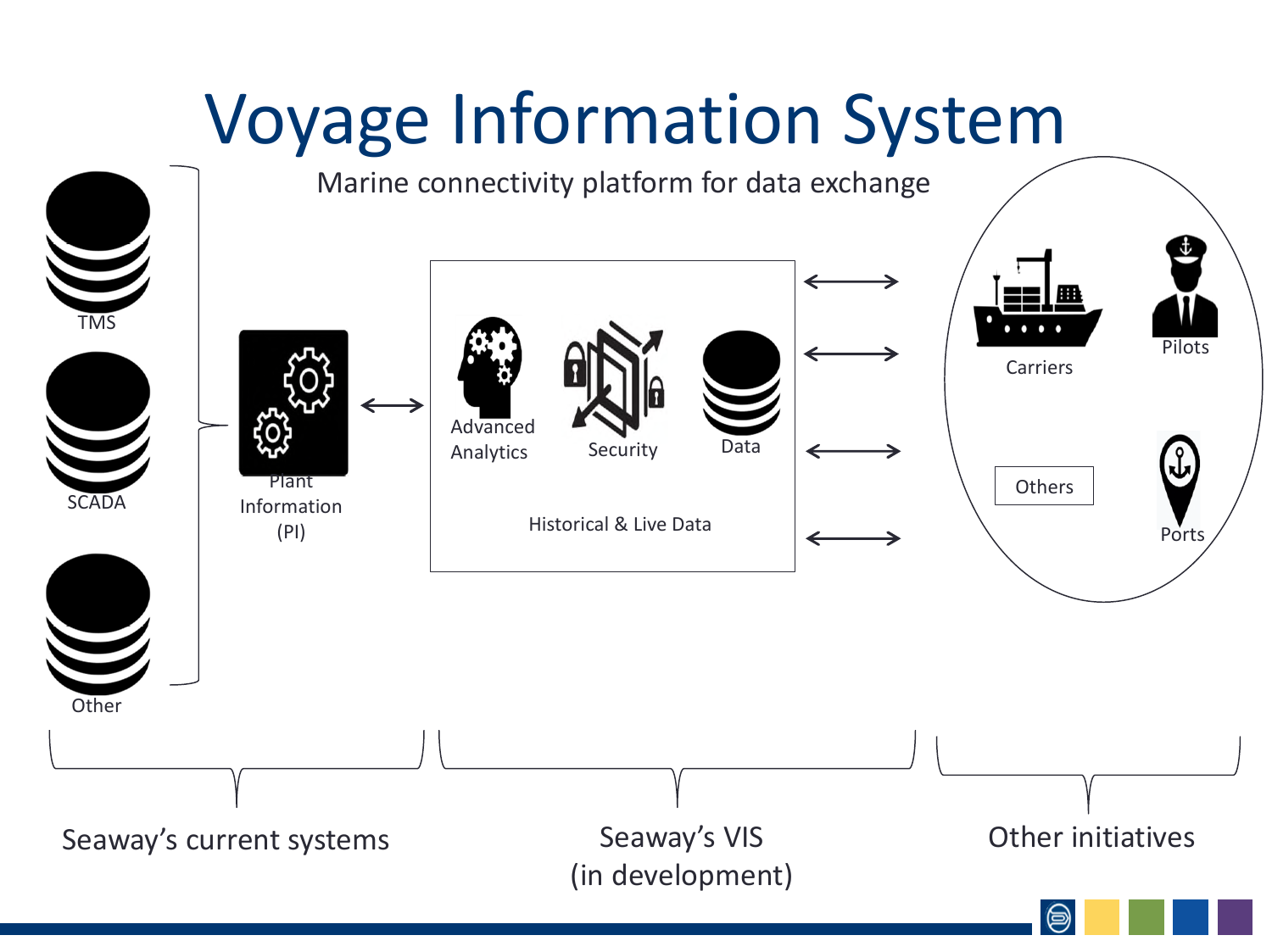## VIS - Phase 1

- Transit Planning
	- Improve ETA calculations based on previous work by VOLPE
	- Historize ETA
- Seaway Connectivity Platform
	- Create structure and sample application
- Traffic Management System
	- ETA delivery using connectivity platform
- Lock/Bridge Operations
	- Real-time information delivery demonstration

Main output is to improve ETA at key waypoints and demonstrate delivery of information to vessels and other stakeholders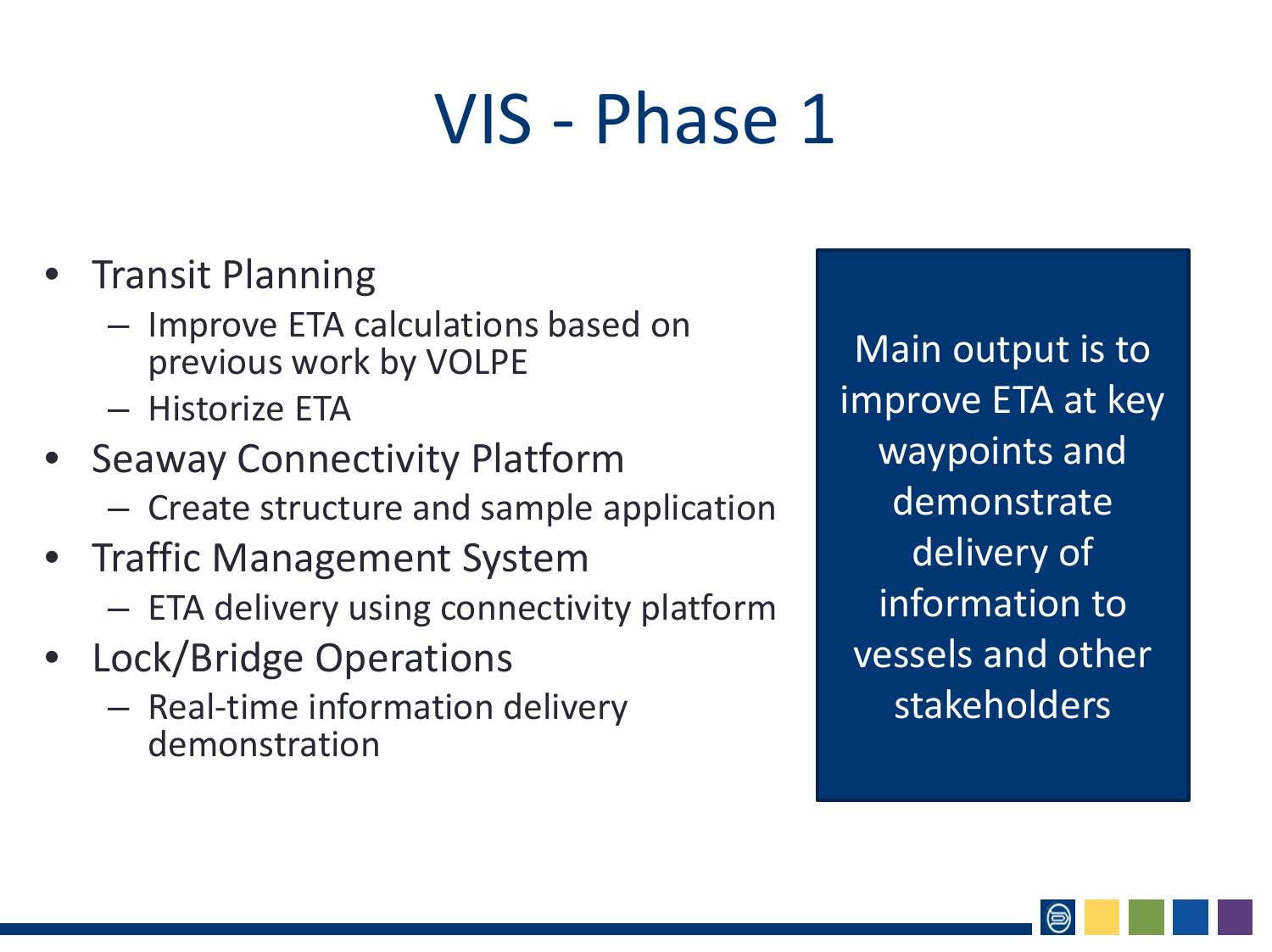# VIS- Stakeholder Outreach

In the near future, outreach to stakeholders to discuss

- benefits of VIS
- information available to exchange
- information beneficial to obtain
- applications used